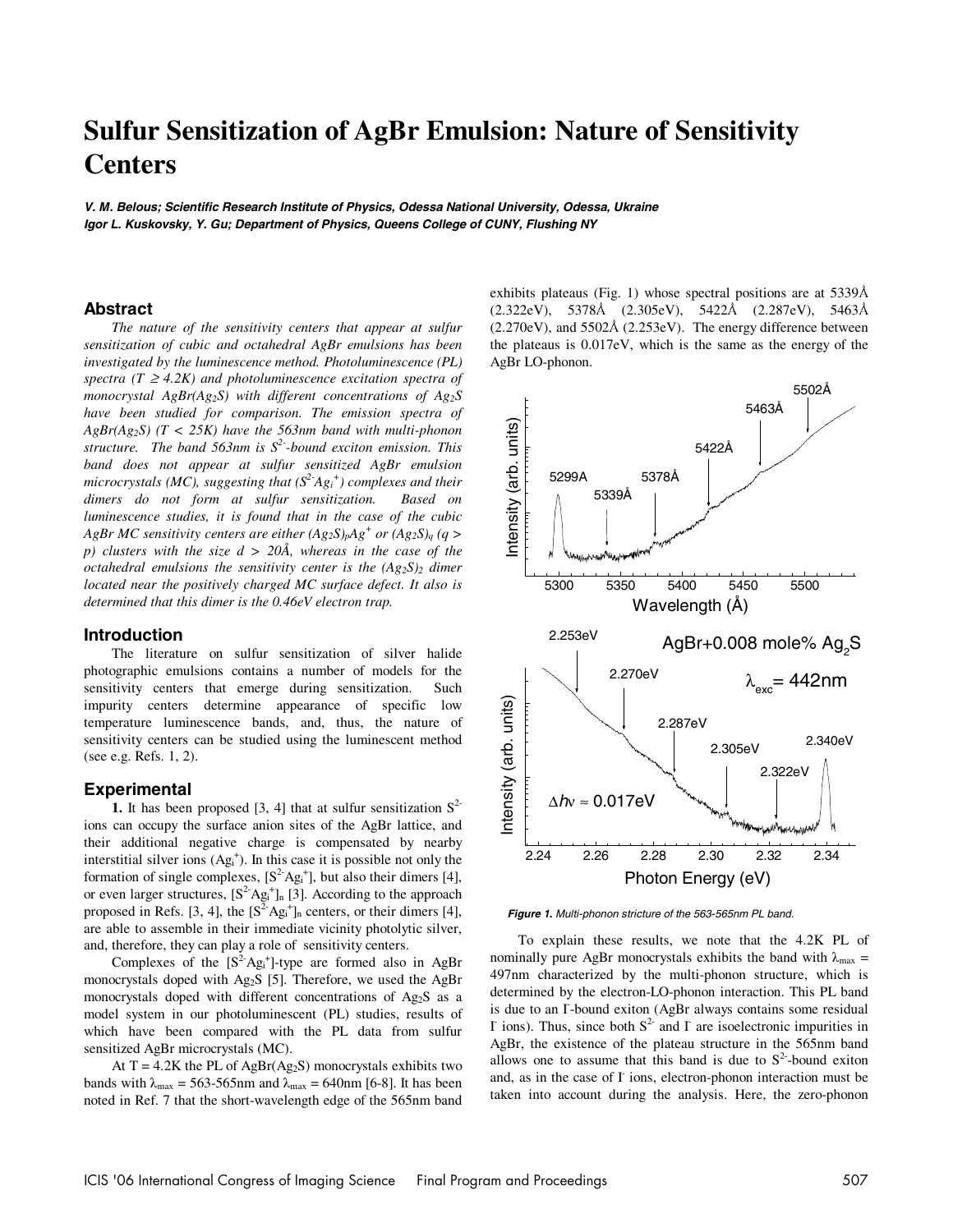(ZP) line is observed at  $\lambda = 529.9$ nm (2.340eV) (Fig. 1). Such a conclusion is further supported by PL exitation (PLE) studies.

The PLE spectrum of the 565nm band has three maximums at  $\lambda = 468$ nm, 497nm, and 530nm [7, 8] (Fig. 2). The 468nm maximum is very close to the AgBr fundamental absorption edge. Thus, this maximum is due to light absorption by Br ion, located next to the bulk  $S<sup>2</sup>$  ion, followed by the energy transfer from the



*Figure 2 Photoluminescence Excitation Spectrum of the 563-565nm PL band* 

excited  $(Br^*)^*$  ion to the  $S^2$  ion. The maximums at 497nm (2.49eV) and 530nm (2.33eV) are owing to the absorption by  $S^2$ ion itself and are due to the following transitions:

 $3p^6 \rightarrow 3p^5(^2P_{1/2})$  4s and  $3p^6 \rightarrow 3p^5(^2P_{3/2})$  4s<br>d on these results we found that the constant

Based on these results we found that the constant of spin-orbit interaction for  $S^2$  ions is 0.16eV.

Next we show (Fig. 3) the PL spectra for  $AgBr(Ag_2S)$ monocrystals excited by  $\lambda = 495$ nm or  $\lambda = 530$ nm light. As expected, two bands with  $\lambda_{\text{max}} = 563 \text{nm}$  (2.20eV) and 605nm -606nm (2.04eV) are observed, for the lowest exitonic state has configuration  $3p<sup>5</sup>4s$ , whereas  $3p<sup>5</sup>$  state has the total angular momentums  $j=3/2$  or  $j=1/2$ .

The increase of the sample temperature results in the quenching of the 563nm and 606nm bands and in the appearance (at T > 25K) of three new PL bands with  $\lambda_{\text{max}} = 570, 615$  and 690nm (Fig. 4; in this case the 530nm monochromatic light was used for excitation). The PL bands with  $\lambda_{\text{max}} = 570 \text{nm}$  (2.175eV) and 615nm (2.016eV) are observed only below 40K (Fig.4).

We suggest that these two bands are due to the exciton localized at  $S<sup>2</sup>$  ion located in the sub-surface layer of AgBr (surface exciton). Indeed, the energy difference between these two bands is 0.16eV, which corresponds to the spin-orbit splitting of the  $3p^5$  level in the exited  $S^2$  ion. Thermal decomposition of  $S^2$ localized excitons (bulk and surface) is accompanied by the appearance of the PL band with  $\lambda_{\text{max}} = 690 \text{nm}$  (1.80eV) (Fig.4).

It is important that computer models [9] have predicted that the energy of the singlet-singlet transition in a  $(Ag_2S)_2$  dimer, located on (001) face of AgBr, is 2.33eV, whereas that of the singlet-triplet transition is 1.86eV. Thus, it is possible to assume that the 690nm (1.80eV) band corresponds to the triplet-singlet transition in the exited  $(Ag_2S)_2$  dimer that is located in the vicinity of structural defects on the (001) face of AgBr lattice. The upward bending of the energy bands near the surface of AgBr monocrystals facilitates the appearance of the the triplet level of



*Figure 3***.** *Photoluminescence Spectra* 

 $(Ag_2S)_2$  below the bottom of the AgBr conduction band.

If the 468nm monochromatic light is used as excitation, the PL band with  $\lambda_{\text{max}} = 565 \text{nm}$  as well as very broad band in the orange region of the spectra will appear (Fig. 3, curve 3). This data suggests that the excited Br- -ion may transfer energy not only to the nearby  $S^2$ -ion but also emit light by itself (the band with  $\lambda_{\text{max}}$  = 585-590nm). The latter can be observed at 4.2K even in the nominally pure AgBr monocrystals. If the local excess negative charge is required (in the case of AgBr(S) it is provided



*Figure 4 Photoluminescence Spectra* 

by  $S^2$  ions) for such an emission, then in pure AgBr crystals this PL can originate from Br<sup>\*</sup> ions, which locate next to a cation vacancy.

The increase in the sulfur ion concentration in AgBr leads to the changes in the PL of AgBr monocrystals (Fig. 5). In this case the band with  $\lambda_{\text{max}} = 585 - 590 \text{nm}$  (T = 77K) appears, and it shifts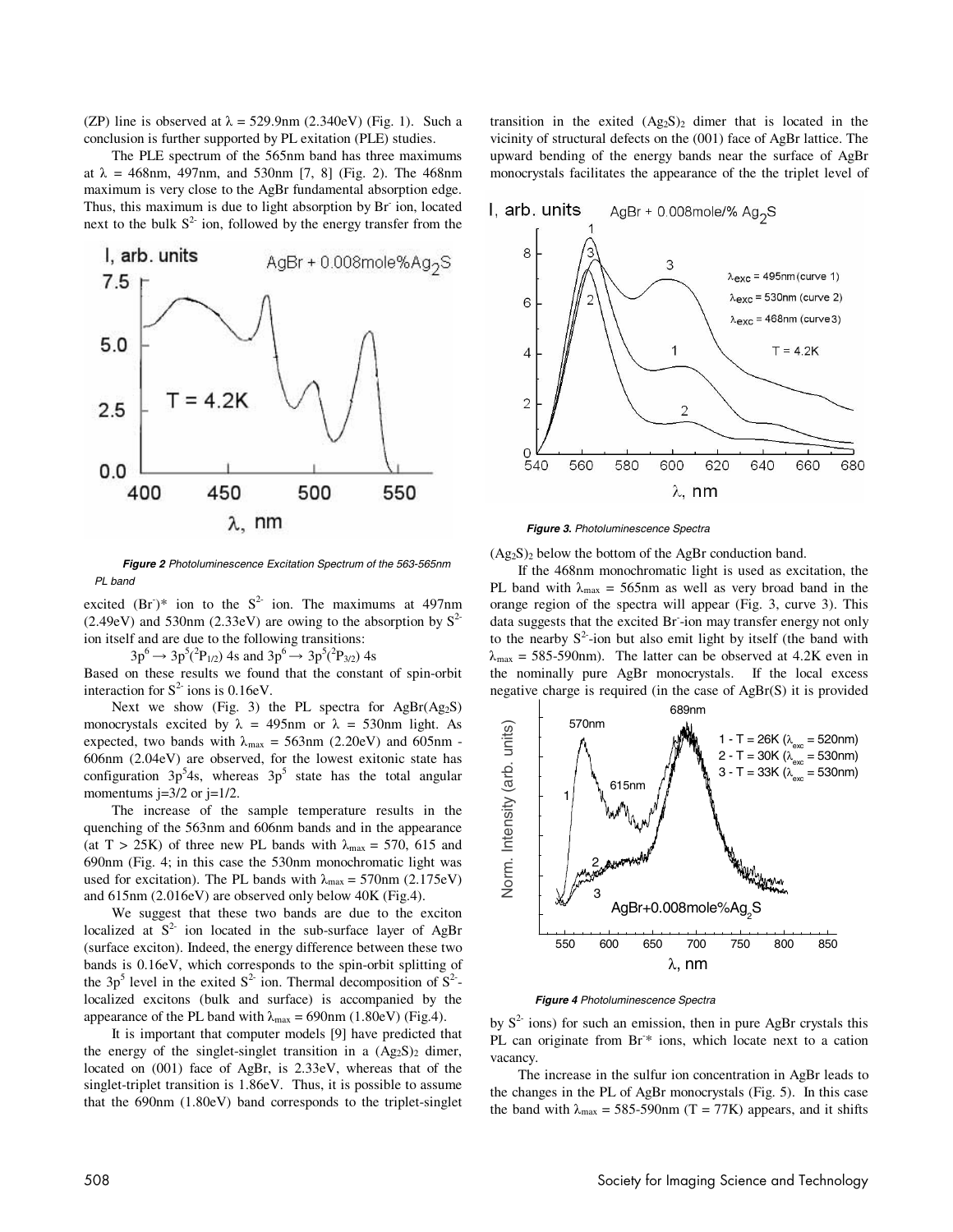to the shorter wavelengths with decreasing temperature (Fig. 5). Apparently, this emission is due to the creation of centers that have two  $S^2$ -ions next to each other and where the excess negative charge is compensated by two nearby interstitial silver ions [7b]. At T = 4.2K the dominant emission ( $\lambda_{\text{max}}$  = 565nm) is due to the individual  $S^2$  ions that are part of the  $S^2$ -Ag<sub>i</sub><sup>+</sup> complexes. An increase in the temperature results in the



*Figure 5***.** *Photoluminescence Spectra* 

quenching of this PL, and at 77K only the PL due to  $(S^2-Ag_i^{\dagger})_2$ dimers (the 585-590nm band) is observed. The dimer PL follows the Shen-Klassen mechanism, where a conduction band electron recombines with the hole localized at the dimer [7b].

It is important to note that none of the details either of the PL  $(\lambda < 650 \text{nm})$  or of the PLE from AgBr(Ag<sub>2</sub>S) monocrystals is observed in the PL from sulfur-sensitized silver-bromide emulsions. Thus, sulfur-silver complexes do not form during sulfur sensitization, and, therefore, they are not responsible either for photoluminescence from the sensitized MC or for the formation of sensitivity centers of the sulfur-sensitized silverbromide emulsions.

**2.** At  $T = 4.2K$  the PL spectrum of the emulsion AgBr MC consists, in general, of two bands with  $\lambda_{\text{max}} = 497 \text{nm}$  and 590nm (Fig. 6, curve 1). The 497nm is due to I-localized exciton. The 590nm band emerges only if the synthesis of AgBr MC has been done in gelatin. If these MCs are synthesized in polyvinyl alcohol or EtOH, the orange-red emission does not appear (Fig. 6, curve 2; see also Ref. 7a). It is important to note that this emission can be excited not only by the light from AgBr absorption ( $\lambda$  < 460nm) but also by the light with  $\lambda > 460$ nm.

To explain this result one must remember that gelatin always includes sulfur-containing impurities, which when reacting with Ag+ -ions (these ions are introduced during MC synthesis) form both  $Ag_2S$  molecules and  $(Ag_2S)_2$  dimers. The computer simulations [9] have predicted that the energies of singlet-single  $(S_0 - S)$  and singlet-triplet  $(S_0 - T)$  transitions in Ag<sub>2</sub>S molecule are 2.57eV and 2.10eV, respectively. For the dimers, these are 2.33eV and 2.00eV, respectively [9]. This allows to assume that if the light with  $\lambda = 530$ nm (2.33eV) is used for an excitation, the

 $(Ag<sub>2</sub>S)<sub>2</sub>$  would phosphoresce in the orange-red spectral region. If the excitation is by the light from the AgBr absorption, the emission from I -bound excitons ( $\lambda = 497$ nm,  $hv = 2.5$ eV) is reabsorbed by Ag2S molecules in gelatin resulting in both fluorescence and phosphorescence (the orange-red band). Therefore, the orange-red luminescence of emulsion layers is partially due to gelatin Ag2S molecules and dimers. This conclusion is in good agreement with an experimentally observed life time (up to 1s) of this emission.

In order to further verify this conclusion we studied the PL of gelatin solutions mixed with low concentration solution of AgNO<sub>3</sub> and Na2S (sample A), since Ag2S molecules and corresponding dimers can be formed in gelatin solution due to reaction of Ag<sup>+</sup>ions with  $S^2$ . The excitation of such solution (frozen, T = 4.2K) with the 520nm light exhibited, as expected [9], two PL bands with  $\lambda_{\text{max}} = 540$ nm and 590nm (Fig. 6), which have origin in transitions  $S \rightarrow S_0$  and  $T \rightarrow S_0$  in  $(Ag_2S)_2$  dimers, respectively.



*Figure 6*. *Photoluminescence Spectra of AgBr emulsion (curves 1, 3), AgBr MCs in 96% EtOH (curve 2) and sample A (curve 4). Curve 5 is PLE Spectrum of the 600nm band of sample A.* 

If the cubic AgBr MCs synthesized in gelatin solution are cleaned of gelatin by centrifugation, then in the PL  $(T = 4.2K)$  one can observe two bands with  $\lambda_{\text{max}} = 497$  and 600nms (Fig. 7, curves  $1 - 3$ ). As well known, the interaction of gelatin sulfurcontaining impurities with AgBr leads to formation of surface Ag2S molecules, which can migrate over the surface and congregate into dimers, trimers, and clusters (molecules and dimers of Ag2S from gelatin can also adsorb on MC surface).

In order to determine the nature of the center that is responsible for the band with  $\lambda_{\text{max}} = 600$ nm we note the following:

a) The change of the excitation intensity by a factor 100 does not lead to a spectral shift of this PL band (Fig. 7, curves  $1 - 3$ ); this corresponds to the case when emission is due to the recombination between a conduction band electron and a localized hole (transition 1) or due to the recombination between a valence band hole and a localized electron (transition 2).